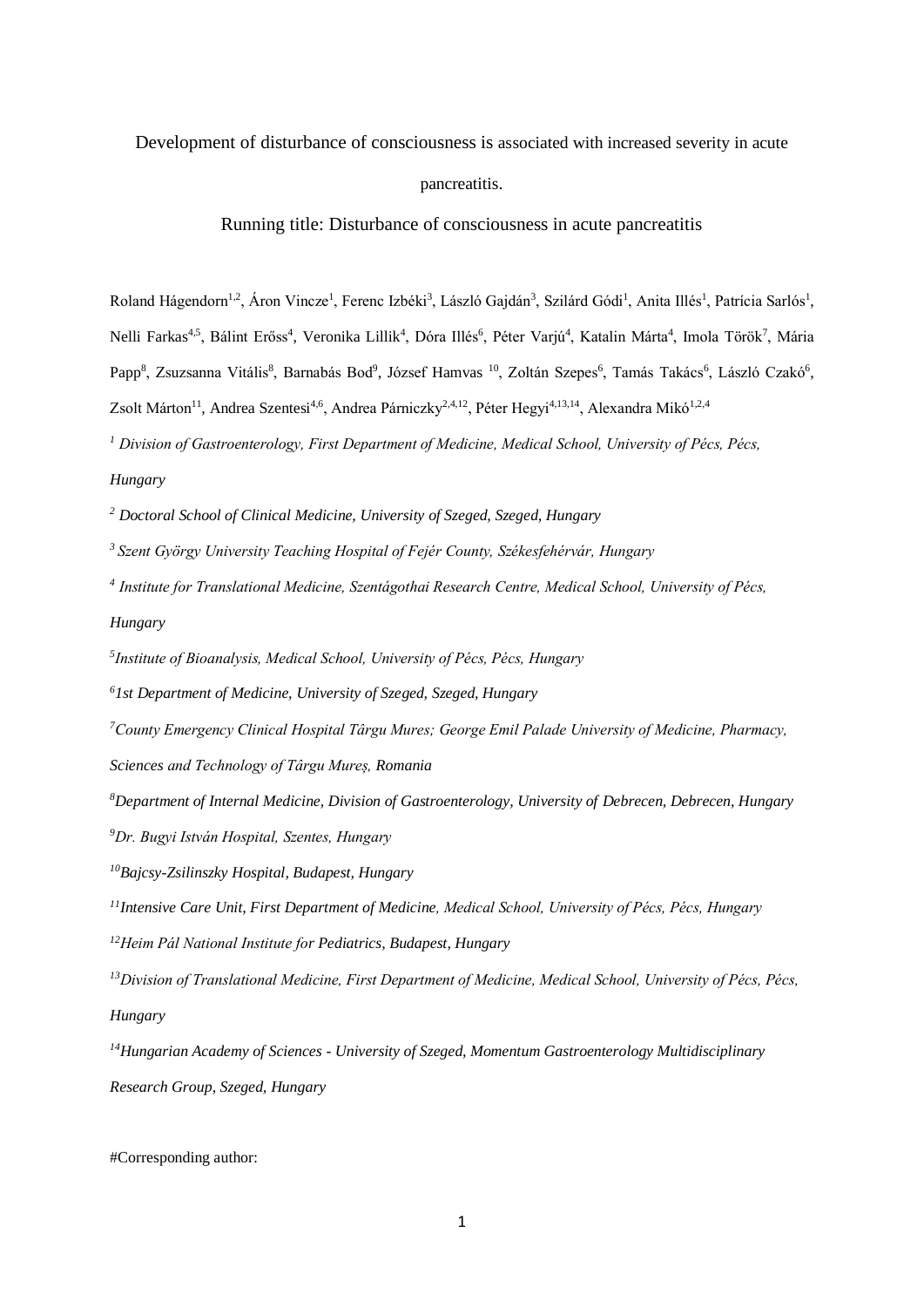Alexandra Mikó MD, PhD,

Institute for Translational Medicine, Medical School, University of Pécs,

Szigeti Street 12., II. floor, Pécs 7624, Hungary,

E-mail: [alexandra.miko@aok.pte.hu,](mailto:alexandra.miko@aok.pte.hu) miko.szandi@gmail.com

**Telephone**: +36-72-536246 Fax: +36-72-536247

**Author contributions**: Hegyi P., Párniczky A., Czakó L., Vincze Á., Szentesi A. and Mikó A. designed the research and the study concept; Izbéki F., Gajdán L., Gódi Sz., Illés A., Sarlós P. Illés D., Varjú P., Márta K., Török I., Papp M., Erőss B., Vincze Á., Vitális Zs., Bod B., Hamvas J., Lillik V., Márton Zs., Szepes Z. and Takács T., performed the acquisition of data; Farkas N. analyzed and interpreted the data; Hágendorn R, Farkas N, Hegyi P, and Mikó A wrote the paper; Izbéki F., Gajdán L., Gódi Sz., Illés A., Sarlós P supervised the study; all of the co-authors conducted a critical revision of the manuscript for important intellectual content; all of the co-authors granted final approval of the version of the article to be published.

## **Abstract**

#### **Background**

Disturbance of consciousness (DOC) may develop in acute pancreatitis (AP). In clinical practice, it is known that DOC may worsen the patient's condition, but we have no exact data on how DOC affects the outcome of AP.

#### **Methods**

From the Hungarian Pancreatic Study Groups' AP registry, 1220 prospectively collected cases were analysed, which contained exact data on DOC, included patients with confusion, delirium, convulsion, and alcohol withdrawal, answering a post hoc defined research question. Patients were separated to Non-DOC and DOC, whereas DOC was further divided into non-alcohol related DOC (Non-ALC DOC) and ALC DOC groups. For statistical analysis, independent sample t-test, Mann-Whitney, Chi-squared, or Fisher exact test were used.

### **Results**

From the 1220 patients, 47 (3.9%) developed DOC, 23 (48.9%) cases were ALC DOC vs. 24 (51.1%) Non-ALC DOC.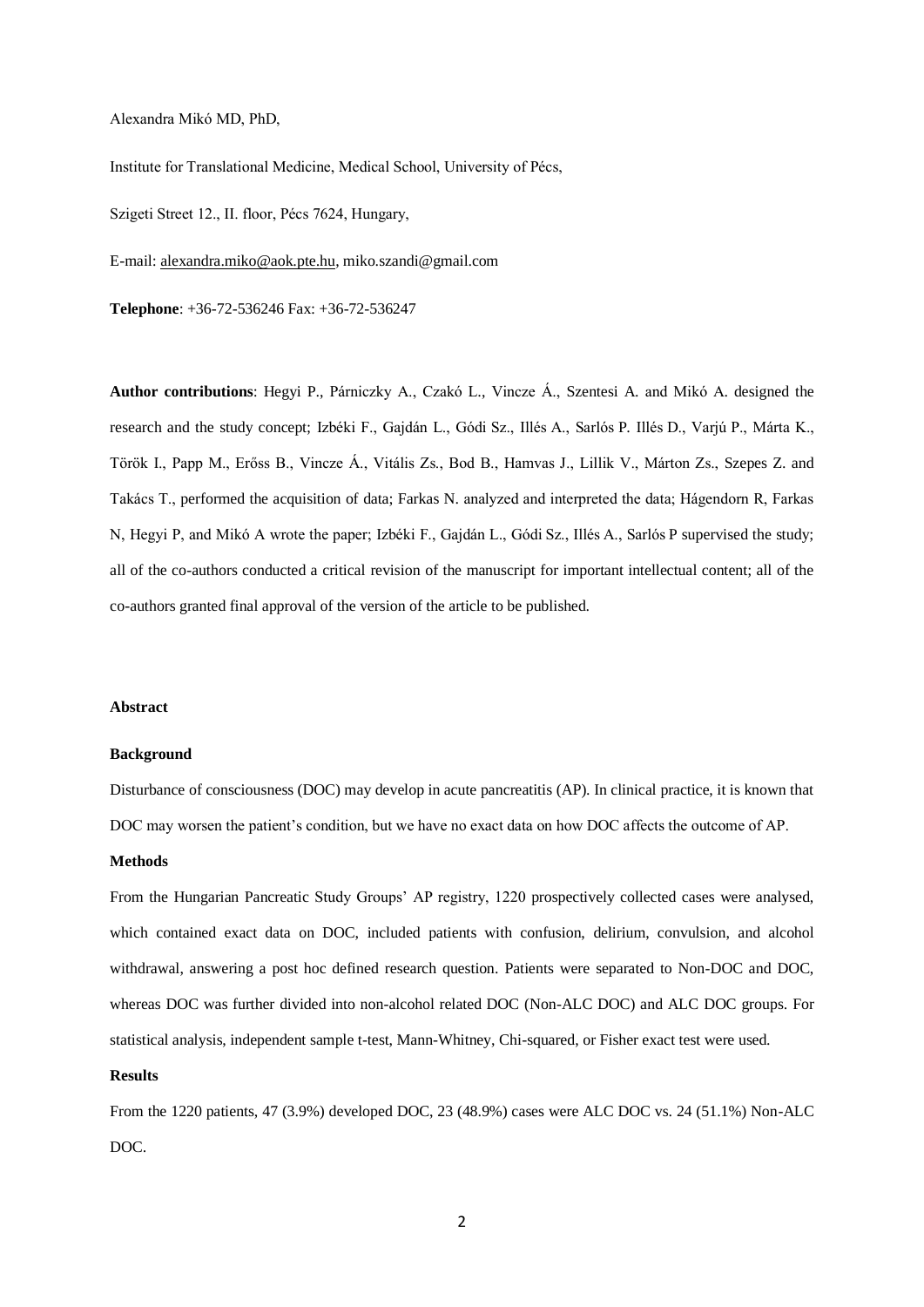Analysis between the DOC and Non-DOC groups showed a higher incidence of severe AP (19.2% vs. 5.3%, p<0.001), higher mortality (14.9% vs. 1.7%, p<0.001), and a longer length of hospitalization (LOH) (Me=11; IQR: 8-17 days vs. Me=9; IQR: 6-13 days, p=0.049) respectively.

Patients with ALC DOC developed more frequently moderate AP vs. Non-ALC DOC (43.5% vs. 12.5%), while the incidence of severe AP was higher in Non-ALC vs. ALC DOC group (33.3% vs. 4.4%) (p<0.001). LOH showed a tendency to be longer in Non-ALC DOC compared to ALC DOC, respectively (Me:13; IQR:7-20 days vs. Me:9.5; IQR:8-15.5 days, p=0.119).

# **Conclusion**

DOC during AP is associated with a higher rate of moderate and severe AP and increases the risk of mortality.

**Key Words:** disturbance of consciousness; acute pancreatitis, alcohol, delirium, mortality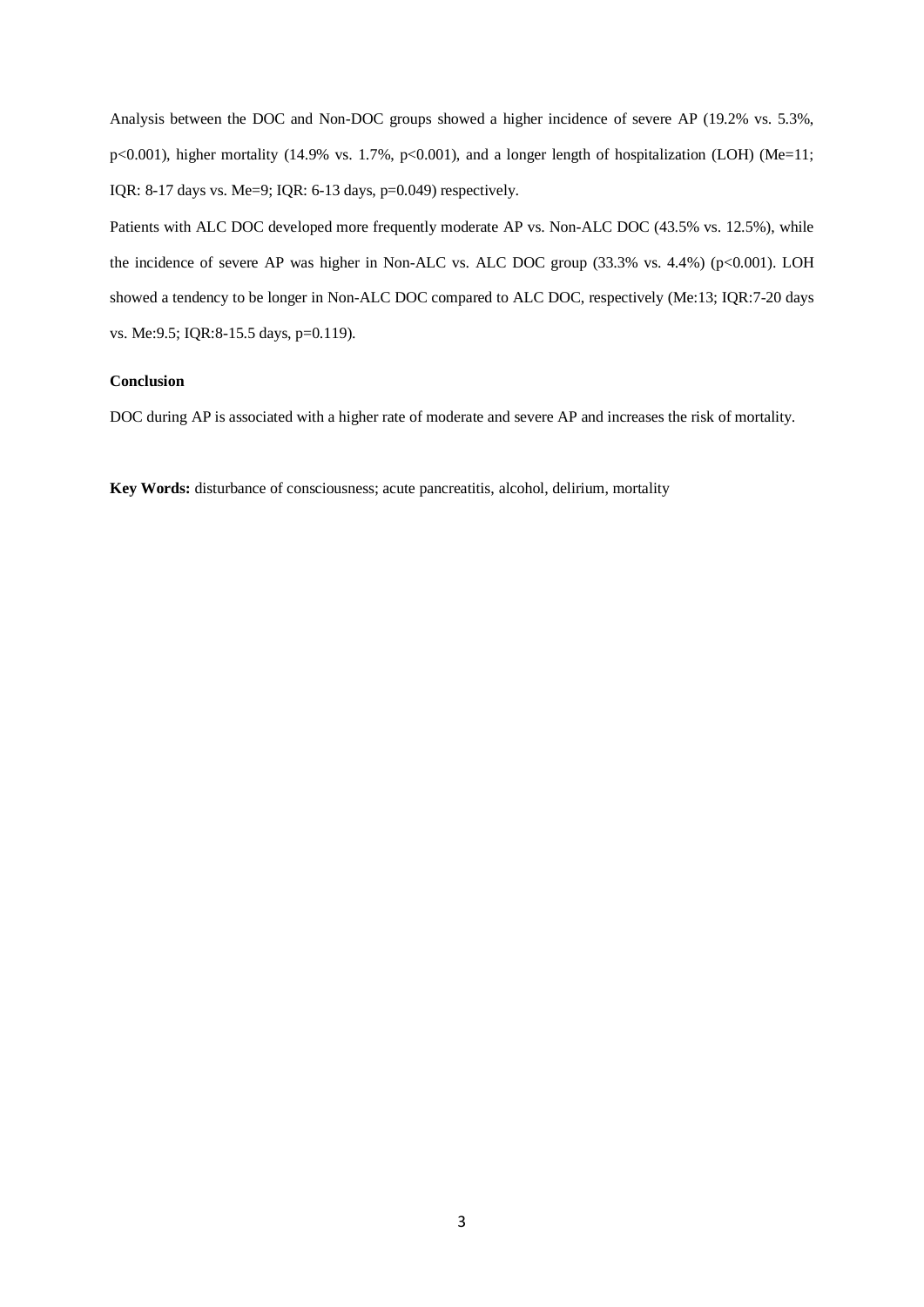#### **Introduction**

Acute pancreatitis (AP) is a sterile inflammation of the pancreas, leading to hospitalization, which is one of the most common among gastrointestinal diseases<sup>1</sup>. Based on the revised Atlanta classification, the severity of AP may be classified as mild, moderate, or severe<sup>2</sup>, the presence of local complication, and organ failure differentiates between the grades of severity. The prognosis of the severe form is poor; it evolves in 8.8% in AP, and the mortality may reach 28% in the severe cases<sup>3</sup>. In case of moderate AP, organ failure develops and resolves within 48 hours, while in severe forms, it persists longer<sup>2</sup>. The modified Marshall scoring system reports that six dysfunctional organ systems strongly correlates with mortality and intensive care unit (ICU) admission<sup>4</sup>. From these, renal-cardiovascular and respiratory failures are mentioned and discussed the most frequently, while the neurologic complications and monitoring of the Glasgow Coma Scale (GCS) are not well studied in the relevance of AP.

There are several risk factors worsening severity and mortality, but there is little knowledge of the factors that have an effect on the outcome of the disease<sup>5-9</sup>. In clinical practice, patients with AP might present with several neurological symptoms, including 1) alcohol withdrawal syndrome, 2) confusion or delirium characterized by a disturbance of consciousness (DOC), 3) with reduced ability to focus, sustain, or shift attention with different etiological factors. In the pathophysiological background, during chronic alcohol exposure, N-methyl-Daspartate (NMDA) receptors are upregulated, and gamma-aminobutyric acid type-A (GABAA) receptors are downregulated, leading to tolerance. Alcohol withdrawal causes the opposite effect as enhanced NMDA receptor function, reduced GABAergic transmission, and dysregulation of the dopaminergic system, leading to signs of withdrawal syndrome like tremors, diaphoresis, tachycardia, anxiety, and seizures<sup>10</sup>. Delirium tremens is the most severe form of [alcohol withdrawal.](https://medlineplus.gov/ency/article/000764.htm) It is characterized by sudden and severe mental or nervous system changes. Leading signs are altered mental status (global confusion) and sympathetic overdrive (autonomic hyperactivity), which can progress to cardiovascular collapse. It is a medical emergency with a high mortality rate, making early recognition and treatment essential. The prevalence of delirium in the elderly population is between 29-64%<sup>11</sup>, and its financial burden is extreme for the health care system<sup>12</sup> independently form the various etiological factors.

The few available reports about pancreatic encephalopathy reported different hypotheses about the underlying mechanisms; one even concluded that it is difficult to differentiate it from Wernicke encephalopathy<sup>13</sup>. Until now, no study focused on the influencing role of DOC on the outcome of AP. We aimed to determine its effect by a cohort analysis.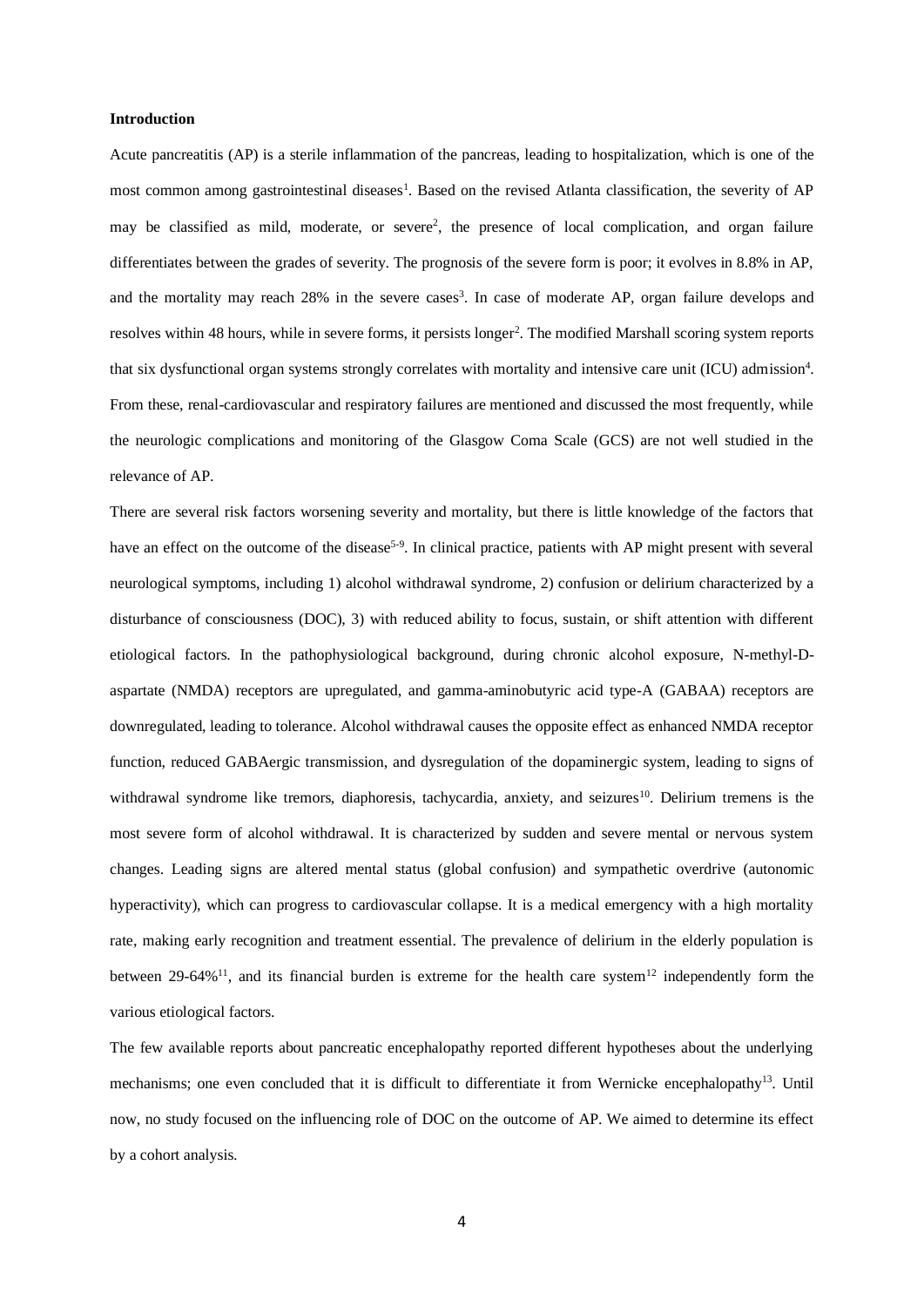#### **Methods**

The Hungarian Pancreatic Study Group (HPSG) established a prospective international registry containing AP patients' data. All participants signed the written consent form. The study was approved by the Scientific and Research Ethics Committee of the Medical Research Council (22254-1/2012/EKU). For this HPSG cohort study data of 1220 patients were used, since they contained data about the level of consciousness during hospitalization. This cohort overlaps with the cohorts discussed in our previous articles<sup>3, 8, 9</sup>, but data and results of the analysis on DOC are only published in this report. Data were collected between January 2013 and January 2017. Based on the presence of DOC, patients were sorted into DOC and Non-DOC groups. The DOC group was further divided into alcohol-related DOC (ALC DOC) and non-alcohol related DOC (Non-ALC DOC).

#### *Definition and data collection*

DOC was diagnosed if the patient had confusion, disorientation, memory deficit, hyper- or hypoactivity, or symptoms of alcohol withdrawal such as [anxiety,](https://www.webmd.com/anxiety-panic/default.htm) shaky hands, headache, [insomnia](https://www.webmd.com/sleep-disorders/guide/insomnia-symptoms-and-causes) or [sweating,](https://www.webmd.com/skin-problems-and-treatments/hyperhidrosis2) or epileptic seizure; or signs of delirium. The information of DOC was collected from the prospectively collected database of the HPSG registry and the patients' documentation, answering a post hoc defined research question. In severe cases, the documentation also included psychiatric consultation. Supplementary Table 2 contains the data of DOC of the 47 analyzed patients: time of onset, number of episodes, duration of DOC, description of symptoms, and applied therapy.

## *Statistical analysis*

Descriptive statistical tools were used to characterize our cohort. To examine differences between the groups, in case of age, we used an independent sample t-test, whereas the length of hospitalization (LOH) with the Mann-Whitney test were analyzed. To analyze the connection between severity, mortality, and DOC, and between the time of onset of DOC and severity, the Chi-squared test or Fisher exact test was performed. All statistical analyses were done using SPSS Ver. 24 Software (IBM Corporation Armonk, New York). The significance level was set at 0.05.

### **Results**

### *General characteristics of the entire cohort*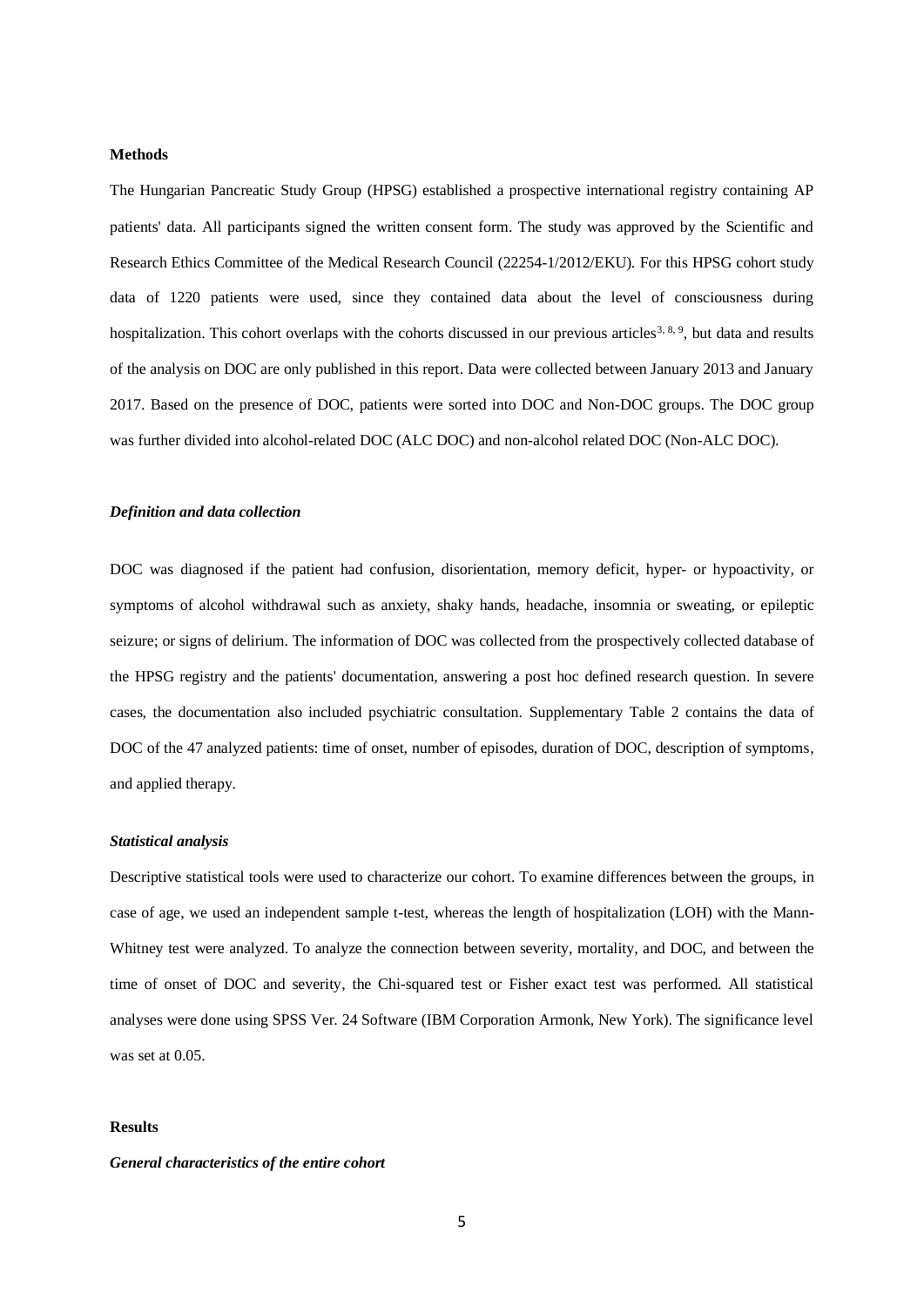A total of 1220 cases from 20 centers were analyzed. The list of centers is shown in Supplementary Table 1. Data were complete for age, gender, etiology of pancreatitis, LOH, the severity of acute pancreatitis, and mortality. Our registry included data about alcohol consumption in 99.6% (Table.1). The basic characteristics of the analyzed population are shown in Fig 1. More than half of our patients were male (n=683), and 46% were female (n=537). The most common etiological factor was biliary pancreatitis (38.4%, n=469), followed by idiopathic (19.2%, n=234), and alcohol-induced pancreatitis (15.2%, n=186). In the case of acute alcoholic pancreatitis, male dominance can be seen (male 87%, n=162; female 13%, n=24). In some cases, we found combined etiology (11.9%). In our study, 67.5% of the cases were mild. Moderate pancreatitis was observed in 26.7% of cases and severe inflammation in 5.8% of the cases. The LOH was almost three times more (23.5 days $\pm$ 2.5) in case of severe acute pancreatitis than in mild ones (8.6 days  $\pm$  0.17). In moderate cases, the average LOH was  $18\pm0.7$  days. The total mortality rate was 2.4%. In severe cases, the mortality reached 29.9%, in mild cases, 0.2% only, and in moderate cases, 2.2%. (Fig. 1 A-F).

## *Demographic characteristics in DOC vs. Non-DOC groups*

From the 1220 patients of the HPSG registry, 47 patients (3.9%) developed DOC (Fig.2A). Based on the type of DOC, delirium (n=18), confusion (n=16), alcohol withdrawal syndrome (n=9), and convulsion (n=3) groups were identified. According to the etiology of DOC, in our cohort, alcohol  $(n=23)$ , older age  $(n=9)$ , and sepsis  $(n=6)$  caused the most cases of DOC. However, ischemia  $(n=3)$  hypoglycemia  $(n=1)$  and electrolyte imbalance  $(n=1)$  also caused DOC. In addition, 4 cases were idiopathic (Fig.2C). The male ratio was 55.4% (n=650) in the Non-DOC group, while 70.2% (n=33) in the DOC group. The presence of DOC showed higher incidence in men than in women (70.2% vs. 29.8%, n=33 vs. n=14, p=0.045) (Fig.3A). The age differed significantly between the groups; in the DOC group, the subjects were older  $(62.2 \pm 18.7 \text{ vs. } 56.5 \pm 17 \text{ years}, \text{ p=0.025})$  (Fig.3C). Supplementary Table 2. shows the data of the 47 cases with DOC. From the nine severe AP, in 3 cases were two episodes seen, from the 13 moderate in 1 case could be two episodes detected, while in the 25 mild cases, no one had two episodes. Regarding the time of onset, an analysis with the Fisher test was performed, which showed no significant difference  $(p=0.321)$  as to whether DOC started on the first day or other days of hospital stay.

#### *Demographic characteristics in ALC DOC vs. Non-ALC DOC groups*

From the registered 47 patients with DOC, 23 (48.9%) cases were ALC DOC, whereas 24 (51.1%) cases were Non-ALC DOC (Fig.2B). In the ALC DOC group, the delirium was present more often than in the Non-ALC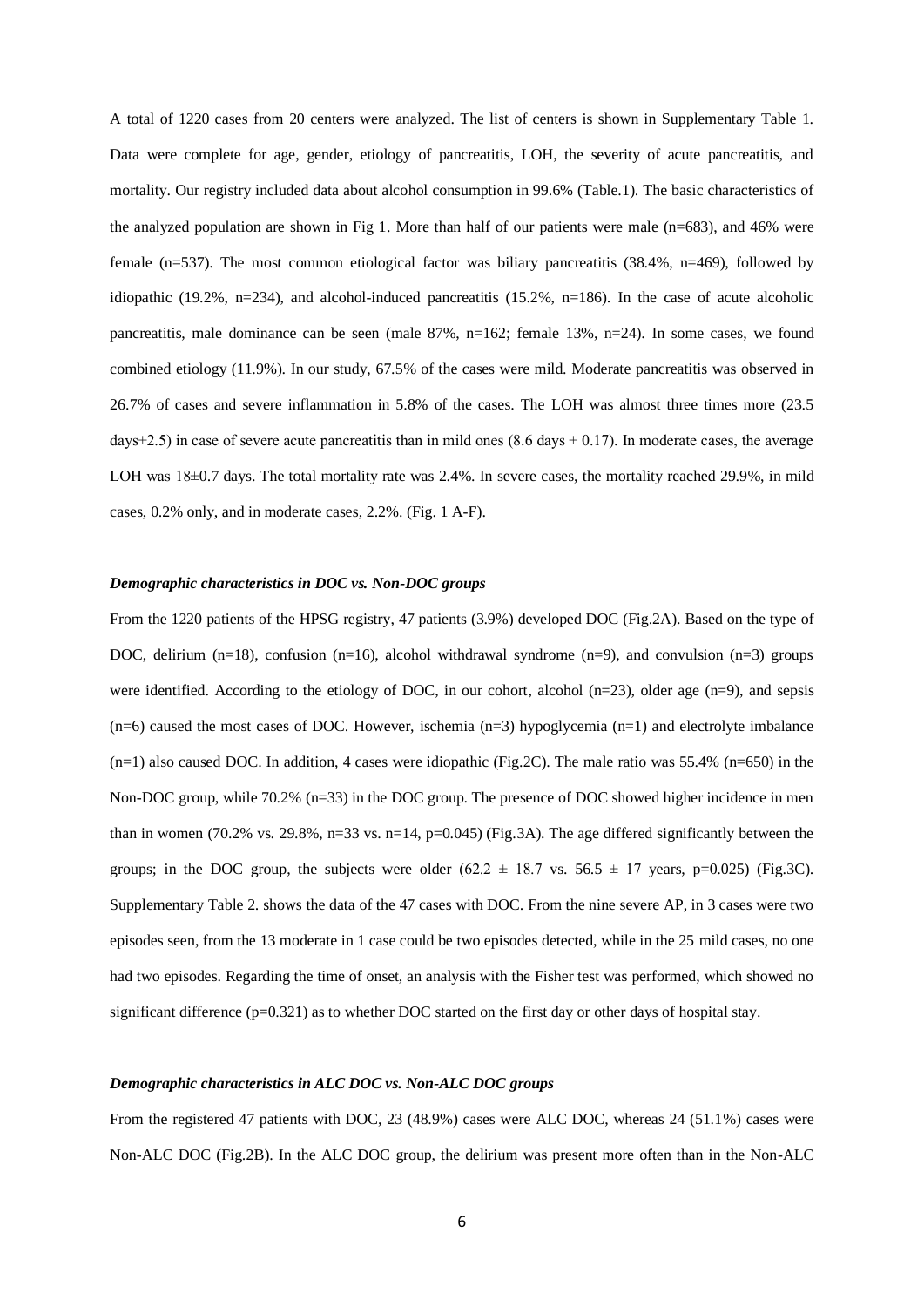DOC group (n=12 vs. n=7), while in the Non-ALC group, the confusion with milder clinical features was more often present (n=15) (Fig.2C). ALC DOC showed a significant correlation with gender. It developed more frequently in men than women (91.3% vs. 8.7%; n=21 vs. n=2; p=0.002), while in Non-ALC DOC, no difference was seen between the genders (Fig.3B). Patients with Non-ALC DOC were older than patients with ALC DOC  $(70.5 \pm 18.4 \text{ vs. } 53.5 \pm 15 \text{ years}, \text{p=0.002})$  (Fig.3D).

#### *Severity and mortality of AP and LOH in DOC vs. Non-DOC groups*

Analysis between the DOC and Non-DOC groups showed higher incidence of severe AP (19.2% vs. 5.3%, . n=9/47 vs. n=62/1173, p<0.001) (Fig.4A), 8.8 times higher mortality (14.9% vs. 1.7%, n=7/47 vs. n=20/1173,  $p<0.001$ ) (Fig.4C), and a longer LOH in the DOC group (Me=11; IQR: 8-17 days vs. Me=9; IQR: 6-13 days, p=0.049) (Fig.4E) respectively.

#### *Severity and mortality of AP and LOH in ALC DOC vs. Non-ALC DOC groups*

Moderate AP developed more frequent in patients with ALC DOC vs. Non-ALC DOC group (43.5% vs. 12.5% n=10 vs. n=3) while the incidence of severe AP was 7 times higher in Non-ALC vs. ALC DOC group (33.3% vs. 4.4%, n=8 vs. n=1), p<0.001 (Fig. 4B). Mortality showed no difference between the analyzed groups (n=3 vs. n=4) (Fig. 4D). Concerning the LOH, patients with Non-ALC DOC showed a tendency for longer hospitalization (Me: 13; IQR: 7-20 days vs. Me: 9.5; IQR: 8-15.5 days, p=0.119) (Fig. 4F).

### **Discussion**

Nurses and the medical staff have an essential role in recognizing the early signs of changes in mental status and in preventing delirium<sup>14</sup>. However, the hospital-acquired delirium often remains unnoticed, because its symptoms resemble dementia and depression, further complicating the diagnosis<sup>15</sup>. Not surprising that no data is available concerning the relationship of DOC and the outcome of AP.

Here we show for the first time that DOC is associated with more severe and higher mortality rates of AP. The question arises, which factor comes first, the severe AP, or the DOC. It is possible that due to AP released metabolic mediators, hypovolemia and systemic inflammatory response syndrome may lead to different organ failures, such as encephalopathy. On the other hand, in a patient with chronic alcohol consumption during hospitalization with mild AP (based on Atlanta classification), delirium tremens may occur, which is a severe illness in itself, which can lead to multi-organ failure, ICU admission, and mechanical ventilation. It is also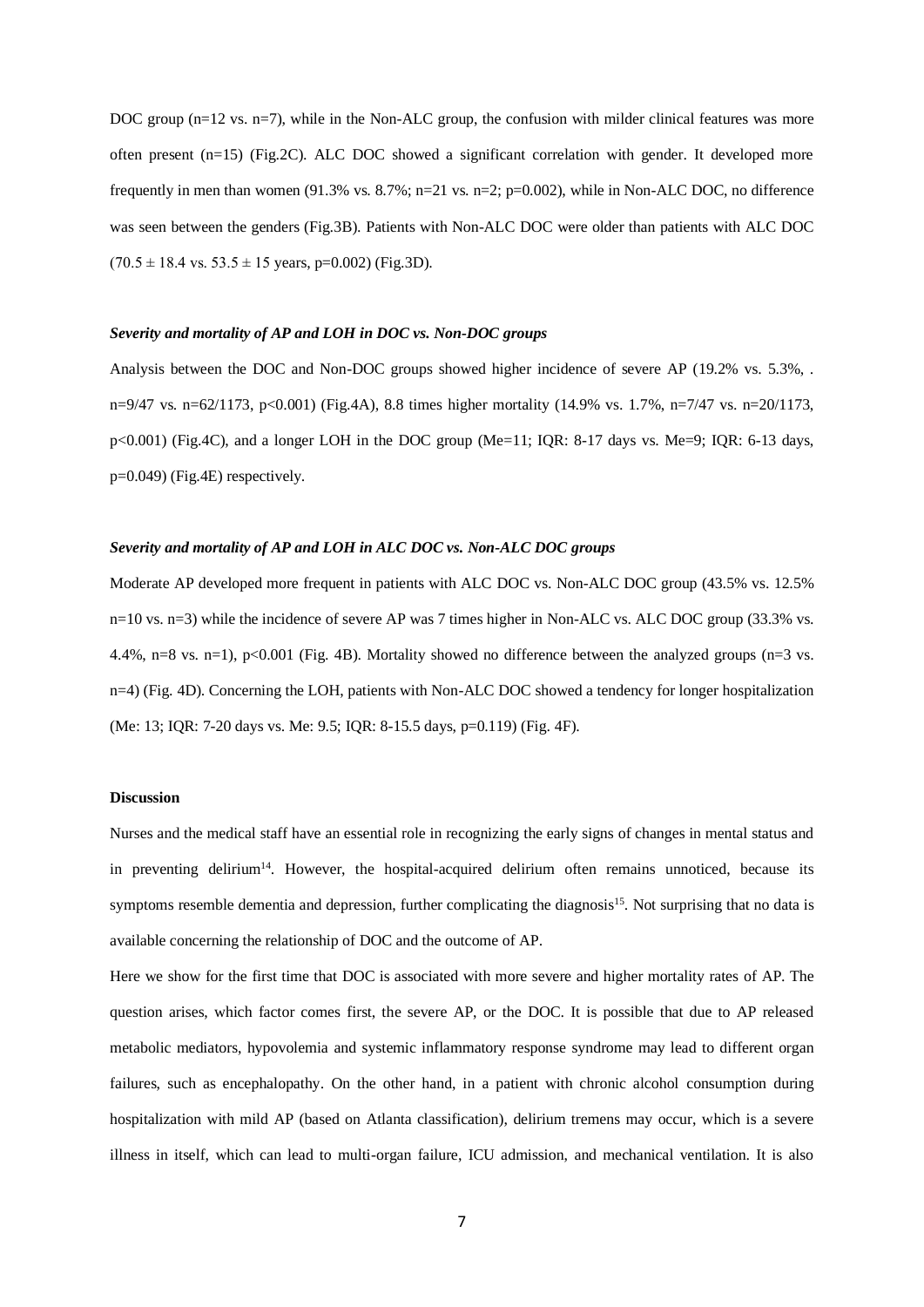important to mention that the development of delirium increases the mortality risk in the intensive care unit (ICU), and it is also associated with longer ICU-stay<sup>16</sup>. A systematic review found that multi-component implementation programs with strategies, targeting ICU delirium assessment, prevention, and adequate treatment including pain, agitation and delirium management, and a strategy of early awakening, breathing, delirium screening, and early exercise have a clinical outcome improving potential<sup>17</sup>.

Furthermore, we found that moderate pancreatitis is more common in the ALC DOC group, whereas in the Non-ALC DOC group, more severe cases were detected. There was no difference in the mortality rate in the ALC DOC and Non-ALC DOC groups. However, there was a lower rate of severe AP in the ALC group; it had the same mortality rate. This difference may be explained by the fact that, in the ALC DOC group, chronic alcohol consumption is higher. These individuals are of lower social standing, with lower income, often malnourished, have vitamin deficiencies, cachexia/sarcopenia, and are at various stages of liver cirrhosis, all of which can lead to higher mortality in moderate AP. The other suggestion is that DOC influences mortality regardless of etiology.

The findings of this study have some limitations. Based on the cohort analysis, there was a difference in the demographic parameters, which may influence our results. Also, between the DOC and Non-DOC and between the ALC and Non-ALC DOC groups' differences in gender were seen; however, in the ALC DOC group, the gender distribution in alcoholic AP confirms these results. In the DOC and Non-ALC DOC groups, the average age is higher, which may have a causal role in the more severe course of the disease. Besides, based on the analysis method, no conclusion, according to the casualty of DOC and severity could be shown, only associations between the parameters can be provided.

As a clinical implication, according to our data, we can conclude that the onset of DOC is a negative prognostic factor in the outcome of AP. To answer this clinical question, it is necessary to organize an observational clinical trial to monitor all relevant parameters for DOC continuously. This observational clinical study could prove the real causal relationship between DOC and the outcomes of AP. Furthermore, if the observational study confirms our data, randomized clinical trials aiming to prevent DOC should be organized.

Our data suggest that reducing the development of delirium should be part of the management of AP. A metaanalysis of randomized controlled studies suggests that dexmedetomidine could be a therapeutic option <sup>18</sup>. Benzodiazepines are currently in the first-line treatment for alcohol withdrawal syndrome. They significantly reduce the risk of recurrent seizures related to alcohol withdrawal compared to placebo<sup>19</sup>. In the case of older adults and liver disease, the half‐life of diazepam increases with its accumulation and results in a higher rate of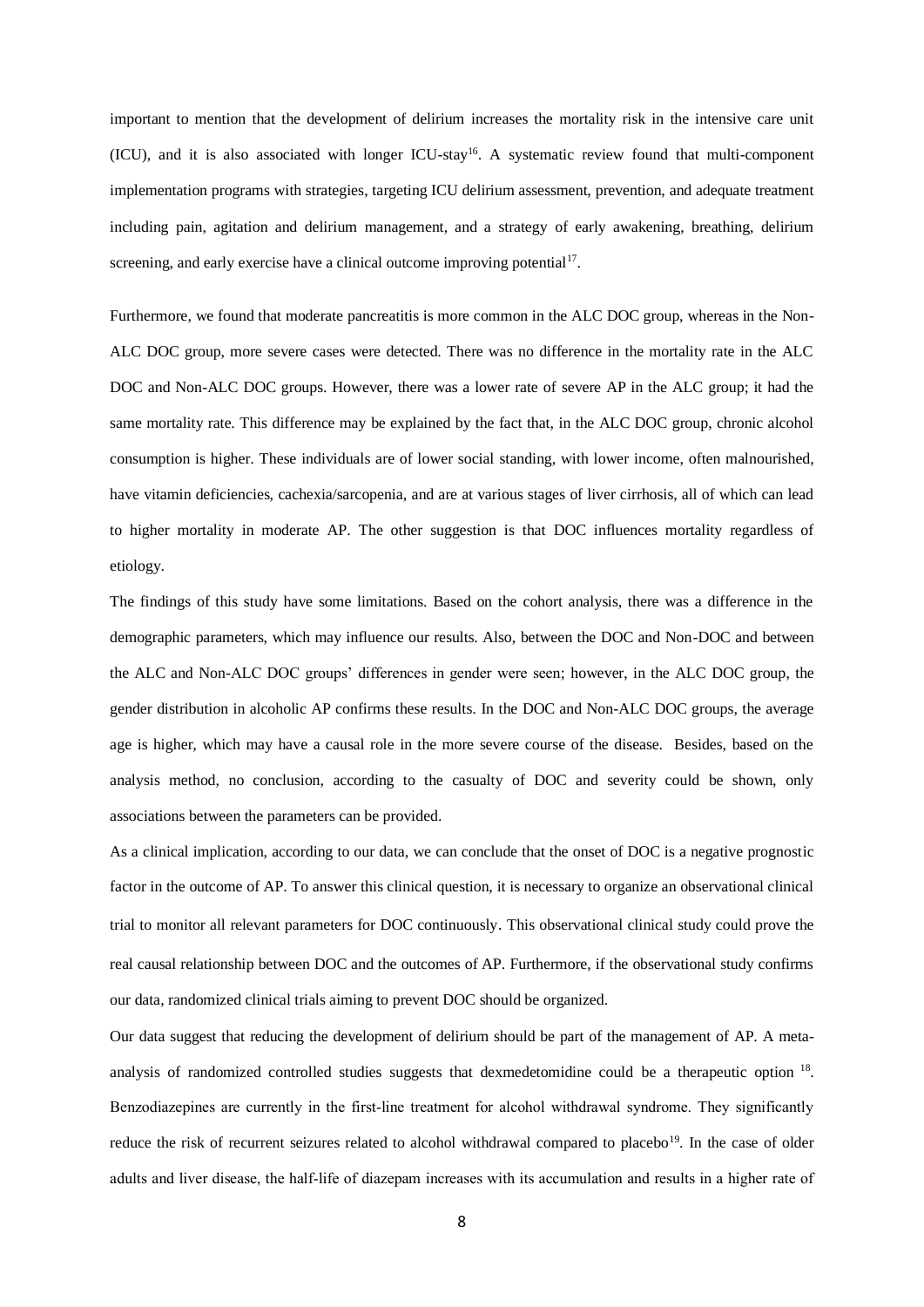side effects. In the elderly and patients with cirrhosis or severe liver dysfunction, lorazepam or oxazepam are preferred<sup>20</sup>. It is pivotal to recognize the symptoms of benzodiazepine toxicity because it leads to respiratory depression, confusion, and delirium through excessive sedation, which may be challenging to differentiate from delirium tremens. In older critically ill patients, polypharmacy may also play an essential role in developing delirium<sup>21</sup>. In the United Kingdom, the Prevention of Delirium system was implemented and delivered in several wards with a staff training program, and they found it feasible<sup>22</sup>. Despite the high prevalence rate of delirium and the marked deteriorating effects on the outcome of the different illnesses, the management of delirium lacks unified professional guidelines.

#### **Conclusions**

Disturbance of consciousness is associated with a more severe course of AP, longer LOH, and higher mortality rate of the underlying disease. Alcohol consumption in medical history elevates the rate of moderate AP in the DOC group.

## **Acknowledgments**

The research was supported by Project Grants (K131996 to PH and FK131864 to AM), an Economic Development and Innovation Operative Programme Grant (GINOP 2.3.2-15-2016-00048 to PH) and a Human Resources Development Operational Programme Grant (EFOP-3.6.2-16-2017-00006 to PH) of the National Research, Development and Innovation Office and by a Project Grant of the University of Pécs (KA-2019-14 to AM); and by the János Bolyai Research Scholarship of the Hungarian Academy of Sciences (to AP) and the ÚNKP-19-4 New National Excellence Program of the Ministry of Human Capacities (to AP).

#### **Conflict-of-interest**

The authors declare that there is no conflict of interest in any consideration.

#### **References**

1 Lankisch PG, Apte M, Banks PA: Acute pancreatitis. Lancet 2015; 386: 85-96.

2 Banks PA, Bollen TL, Dervenis C, Gooszen HG, Johnson CD, Sarr MG et al.: Classification of acute pancreatitis--2012: Revision of the Atlanta classification and definitions by international consensus. Gut 2013; 62: 102-111.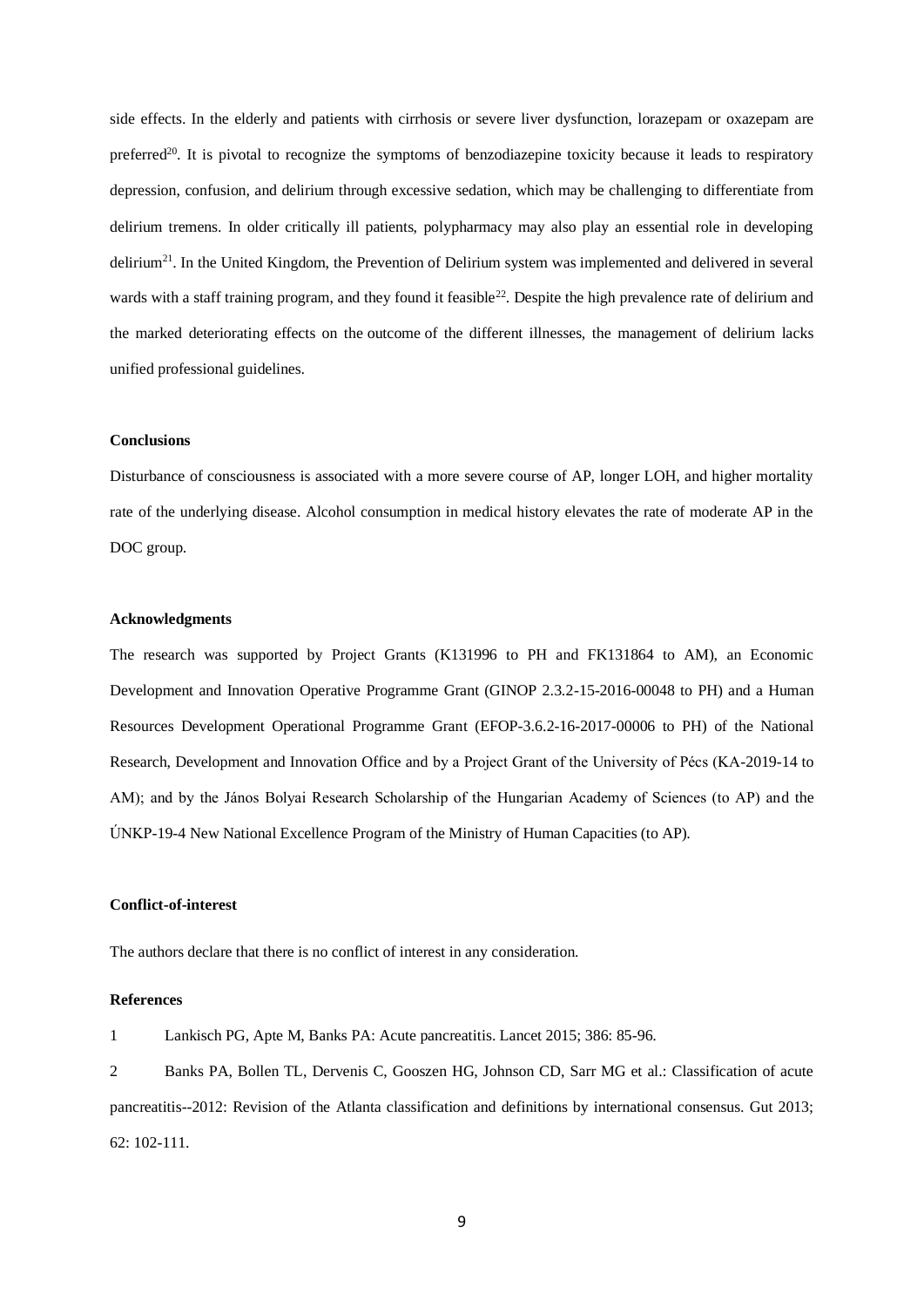3 Parniczky A, Kui B, Szentesi A, Balazs A, Szucs A, Mosztbacher D et al.: Prospective, multicentre, nationwide clinical data from 600 cases of acute pancreatitis. PloS One 2016; 11: e0165309.

4 Marshall JC, Cook DJ, Christou NV, Bernard GR, Sprung CL, Sibbald WJ: Multiple organ dysfunction score: A reliable descriptor of a complex clinical outcome. Critical Care Medicine 1995; 23: 1638-1652.

5 Dobszai D, Matrai P, Gyongyi Z, Csupor D, Bajor J, Eross B et al.: Body-mass index correlates with severity and mortality in acute pancreatitis: A meta-analysis. World Journal of Gastroenterology 2019; 25: 729-743.

6 Marta K, Lazarescu AM, Farkas N, Matrai P, Cazacu I, Ottoffy M et al.: Aging and comorbidities in acute pancreatitis: A meta-analysis and systematic review based on 194,702 patients. Frontiers in Physiology 2019; 10: 328.

7 Miko A, Farkas N, Garami A, Szabo I, Vincze A, Veres G et al.: Preexisting diabetes elevates risk of local and systemic complications in acute pancreatitis: Systematic review and meta-analysis. Pancreas 2018; 47: 917-923.

8 Szakacs Z, Gede N, Pecsi D, Izbeki F, Papp M, Kovacs G et al.: Aging and comorbidities in acute pancreatitis: A cohort-analysis of 1203 prospectively collected cases. Frontiers in Physiology 2018; 9: 1776.

9 Szentesi A, Parniczky A, Vincze A, Bajor J, Godi S, Sarlos P et al.: Multiple hits in acute pancreatitis: Components of metabolic syndrome synergize each other's deteriorating effects. Frontiers in Physiology 2019; 10: 1202.

10 McKeon A, Frye MA, Delanty N: The alcohol withdrawal syndrome. Journal of Neurology, Neurosurgery, and Psychiatry 2008; 79: 854-862.

11 Inouye SK, Westendorp RG, Saczynski JS: Delirium in elderly people. Lancet 2014; 383: 911-922.

12 Leslie DL, Marcantonio ER, Zhang Y, Leo-Summers L, Inouye SK: One-year health care costs associated with delirium in the elderly population. Archives of Internal Medicine 2008; 168: 27-32.

13 Sun GH, Yang YS, Liu QS, Cheng LF, Huang XS: Pancreatic encephalopathy and Wernicke encephalopathy in association with acute pancreatitis: A clinical study. World Journal of Gastroenterology 2006; 12: 4224-4227.

14 Faught DD: Delirium: The nurse's role in prevention, diagnosis, and treatment. Medsurg Nursing: official journal of the Academy of Medical-Surgical Nurses 2014; 23: 301-305.

15 Volland J, Fisher A, Drexler D: Preventing and identifying hospital-acquired delirium. Nursing 2020; 50: 32-37.

10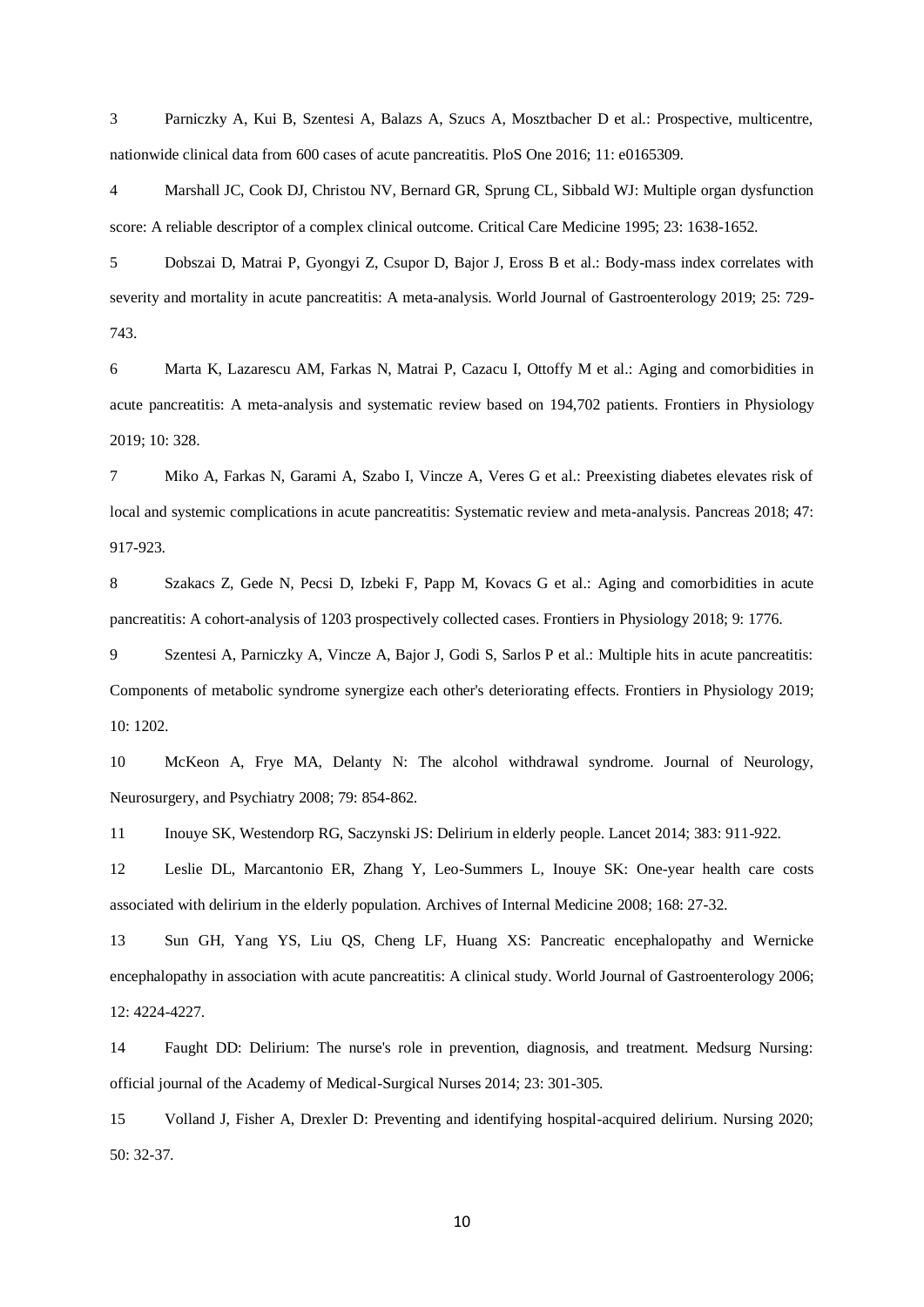16 Lahariya S, Grover S, Bagga S, Sharma A: Delirium in patients admitted to a cardiac intensive care unit with cardiac emergencies in a developing country: Incidence, prevalence, risk factor and outcome. General Hospital Psychiatry 2014; 36: 156-164.

17 Trogrlic Z, van der Jagt M, Bakker J, Balas MC, Ely EW, van der Voort PH et al.: A systematic review of implementation strategies for assessment, prevention, and management of icu delirium and their effect on clinical outcomes. Critical Care (London, England) 2015; 19: 157.

18 Pasin L, Landoni G, Nardelli P, Belletti A, Di Prima AL, Taddeo D et al.: Dexmedetomidine reduces the risk of delirium, agitation and confusion in critically ill patients: A meta-analysis of randomized controlled trials. Journal of Cardiothoracic and Vascular Anesthesia 2014; 28: 1459-1466.

19 D'Onofrio G, Rathlev NK, Ulrich AS, Fish SS, Freedland ES: Lorazepam for the prevention of recurrent seizures related to alcohol. The New England Journal of Medicine 1999; 340: 915-919.

20 Gershkovich P, Wasan KM, Ribeyre C, Ibrahim F, McNeill JH: Effect of variations in treatment regimen and liver cirrhosis on exposure to benzodiazepines during treatment of alcohol withdrawal syndrome. Drugs in Context 2015; 4: 212287.

21 Garpestad E, Devlin JW: Polypharmacy and delirium in critically ill older adults: Recognition and prevention. Clinics in Geriatric Medicine 2017; 33: 189-203.

22 Godfrey M, Green J, Smith J, Cheater F, Inouye SK, Hurst K et al.: Process of implementing and delivering the prevention of delirium system of care: A mixed method preliminary study. BMC Geriatrics 2019; 20: 1.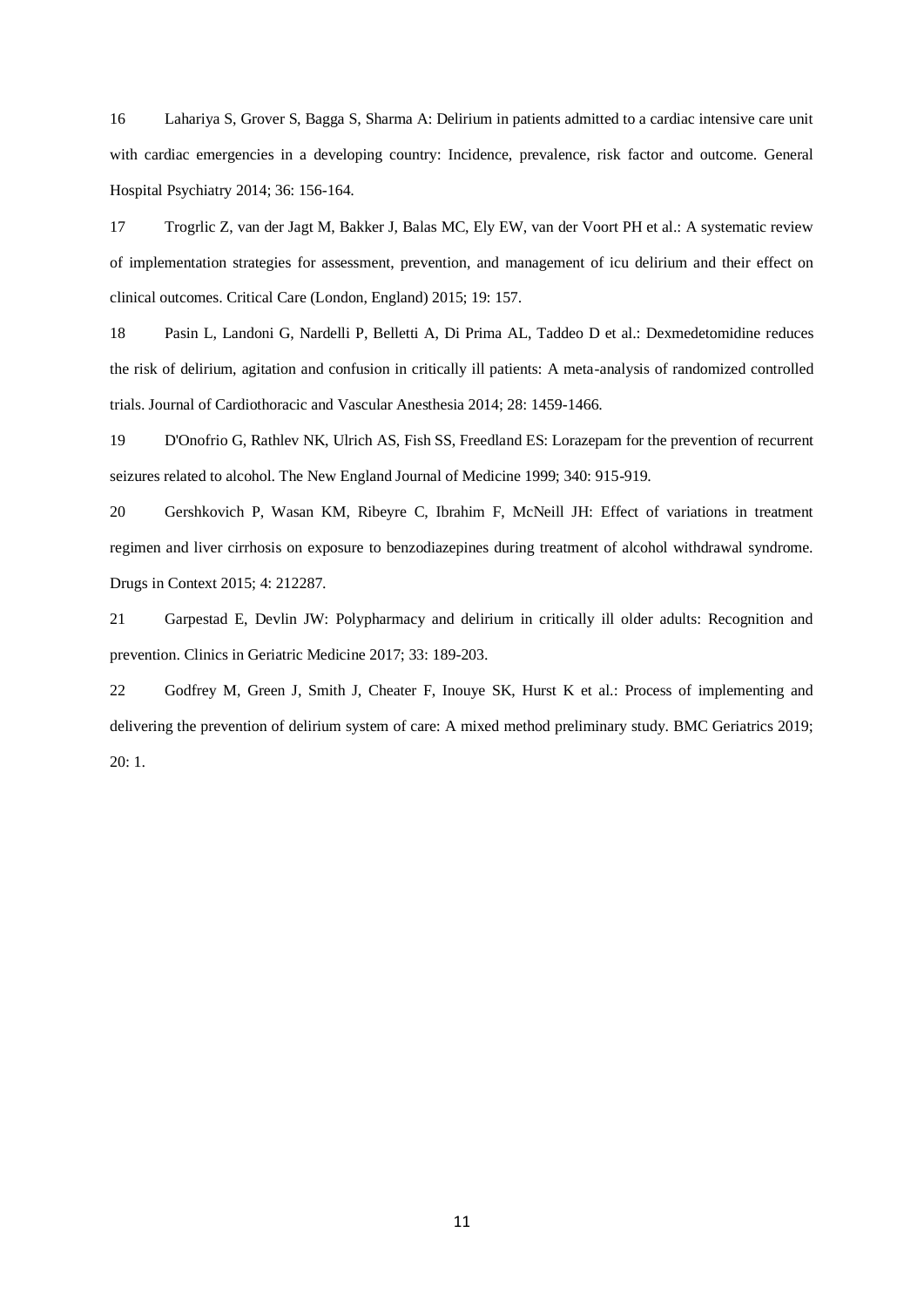Figure legends

Table 1. Quality characteristics of the Hungarian Pancreatic Study Group registry for the 1220 patients with acute pancreatitis.

Figure 1.A. Overall gender distribution. 1.B. Distribution based on severity. 1.C. The average length of hospitalization in days. 1.D. Overall mortality and mortality based on severity classes. 1.E. Distribution based on the etiology of acute pancreatitis. 1.F. Age distribution of the population.

Figure 2.A Distribution of disturbance of consciousness (DOC) of patients with acute pancreatitis (n). 2.B Distribution of alcohol-related DOC (ALC DOC) and non-alcohol related DOC (Non-ALC DOC) (n). 2.C Distribution of DOC based on type and etiology (n).

Figure 3.A Sex distribution of disturbance of consciousness (DOC) and Non-DOC groups (Compared with Chisquared test). Figure 3.B Sex distribution of alcohol-related DOC (ALC DOC) and non-alcohol related (Non-ALC DOC) groups (Compared with Fisher-test). 3.C Age distribution of DOC and Non-DOC groups (Compared with independent sample t-test). 3.D. Age distribution of ALC DOC and Non-ALC DOC groups (Compared with independent sample t-test).

Figure. 4.A Distribution of severity of pancreatitis in disturbance of consciousness (DOC) and Non-DOC groups (Compared with Fisher test). 4.B Distribution of severity of acute pancreatitis of alcohol-related DOC (ALC DOC) and non-alcohol related (Non-ALC DOC) groups (Compared with Fisher test). 4.C Distribution of mortality of DOC and Non-DOC groups (Compared with Fisher test). 4.D Mortality distribution of ALC DOC and Non-ALC DOC groups (Compared with Fisher test). 4.E Distribution of length of hospitalization (LOH) in DOC and Non-DOC groups (Compared with Mann-Whitney test). 4.F Distribution of LOH in ALC DOC and Non-ALC DOC groups (Compared with Mann-Whitney test).

Supplementary Table 1. List of centers and the distribution of the number of patients with acute pancreatitis.